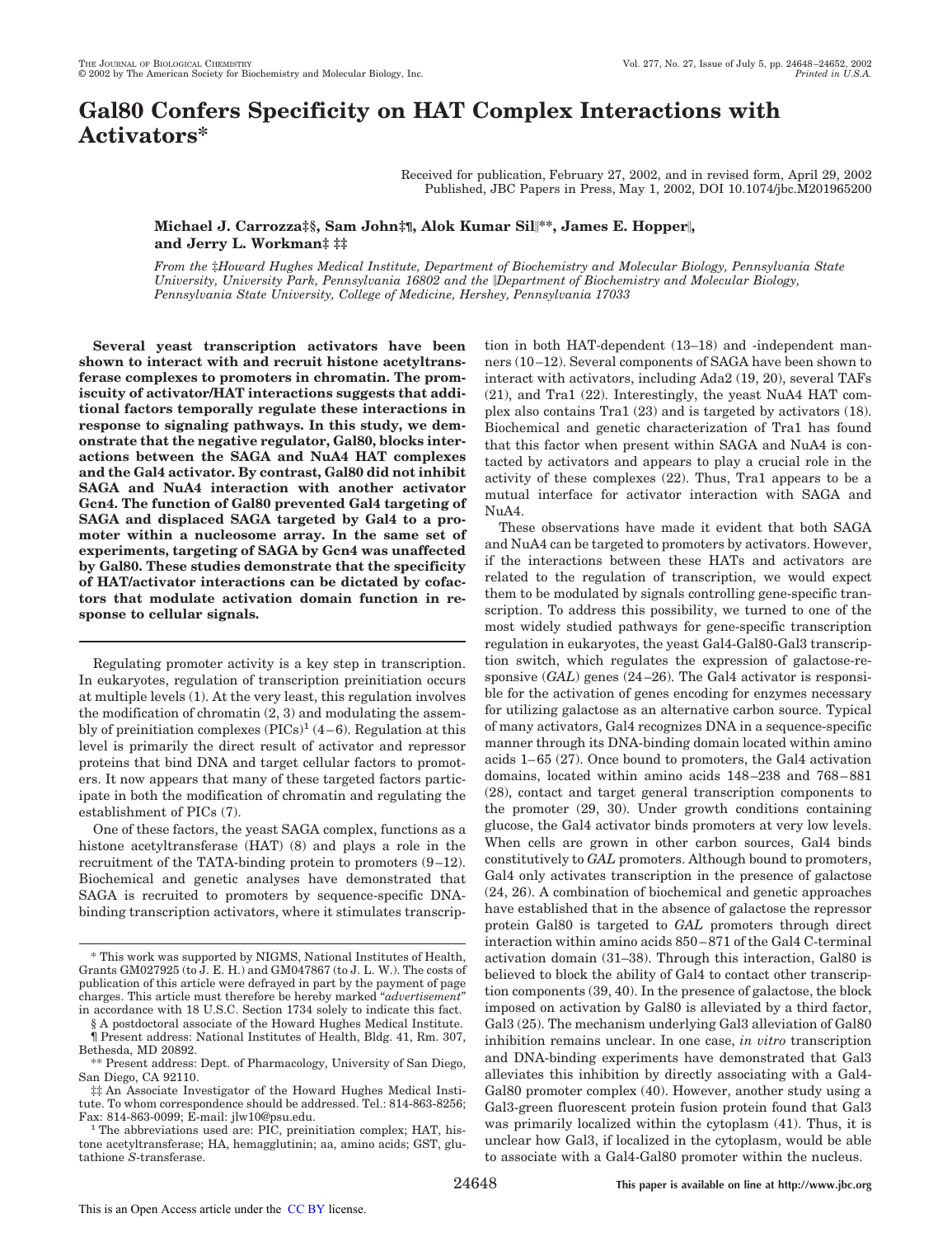Recent genetic studies have identified a role for SAGA in the expression of *GAL* genes. These studies have shown that the expression of *GAL1* is significantly reduced in cells with defects in the SAGA components Spt3 or Spt20 (10, 11). However, in cells defective in the Gcn5 catalytic HAT subunit of SAGA, *GAL1* expression was less affected. These results indicate that SAGA is required for the transcription of *GAL* genes and provides functions beyond histone acetyltransferase activity. In this study, we demonstrate direct interactions between the Gal4 activator and SAGA. Moreover, the Gal80 protein specifically regulates these interactions with the Gal4 activation domain. These results demonstrate that cofactors that regulate the activity of activation domains in yeast can do so by bringing specificity to activator/HAT interactions.

### EXPERIMENTAL PROCEDURES

*Plasmids and Strains—*SAGA and ADA HAT complexes with a Cterminal HA-tagged Ada2 subunit were isolated from the yeast strain CY947 bearing the plasmid Ycp88-*HA-ADA2* (42). SAGA was also isolated from the yeast strain YJW526, which is a  $\Delta tra1$  strain with an N-terminal FLAG-tagged *TRA1* centromeric plasmid and the plasmid Ycp88-*HA-ADA2*. NuA4 complex was isolated from strain YJW207, which contains three tandem HA tags at the C terminus of the endogenous Esa1. The Gal4-Gcn4AD protein was expressed from pG4Gcn4 that contains the Gcn4 sequences encoding amino acids 9–172 fused to the C-terminal end of the Gal4 DNA binding region (aa 1–93) in pRJR1  $(43)$ 

*Purification of Proteins—*SAGA, ADA, NuA4 HAT complexes were isolated as described previously (44). SAGA was also purified by fractionating whole cell extract containing FLAG-tagged Tra1 over Ni<sup>2+</sup>nitrilotriacetic acid-agarose (Qiagen) and MonoQ (AP Biotech) as described by Eberharter *et al.* (44), followed by batch immunoaffinity purification on anti-FLAG M2-agarose (Sigma). Peak SAGA MonoQ fractions were bound to anti-FLAG beads in 0.35 M NaCl buffer B (50 mM Tris-HCl, pH 8.0, 10% glycerol, 0.1% Tween 20, 1 mM dithiothreitol, 1 mM phenylmethylsulfonyl fluoride, 1  $\mu$ g/ml leupeptin, and 2  $\mu$ g/ml pepstatin A). Beads were washed sequentially in 350 mM NaCl buffer B and 150 mM NaCl buffer B. SAGA was eluted from beads with 1 mg/ml FLAG peptide (Sigma) in 150 mM NaCl buffer B. Fractions from all columns were monitored by assaying for HAT activity (44).

Cross-linked GST-Gal4AD (45) and GST-Gcn4AD (20) Sepharose beads were prepared as described previously  $(46)$ . Gal $4(1-93 + 768-$ 881) (43) and Gal4-Gcn4 were purified as described by Reece *et al.* (43). Gal80 was overexpressed in yeast w303–1*a* bearing the plasmid pAP77 and purified on  $Ni^{2+}$ -nitrilotriacetic acid-agarose as described by Platt and Reece (40).

*GST Pull-down Assays—*HAT complexes were precleared on glutathione-Sepharose (AP Biotech) in 150 mM NaCl buffer PD (50 mM HEPES, pH 7.5, 10% glycerol, 1 mm EDTA, 0.1% Tween 20, 0.5 mm dithiothreitol, 1 mM phenylmethylsulfonyl fluoride, 1  $\mu$ g/ml leupeptin, and 2  $\mu$ g/ml pepstatin A). Approximately 0.3 pmol of precleared HAT was added to 0.5 nmol of GST, GST-Gal4AD, or GST-Gcn4-Sepharose preequilibrated in 150 mM NaCl PD buffer and mixed overnight at 4 °C. After several washes in 150 mM NaCl PD buffer, portions of input, supernatants, and equivalent volumes of beads were analyzed for complex subunits by Western blot and HAT activity. For Western blot, anti-HA was used to detect the Ada2-HA subunit in SAGA and ADA and the Esa1-HA subunit in NuA4. For the analysis of HAT activity, samples were mixed into standard HAT reactions (44), run on 15% SDS gels, and subjected to fluorography.

GST-Gal4AD and GST-Gcn4AD complexes were treated with Gal80 by mixing 2.5 nmol of Gal80 with 0.5 nmol of GST-Gal4AD or GST-Gcn4-Sepharose in 150 mm NaCl buffer PD for 2 h at 4 °C, followed by several washes in 150 mM NaCl PD buffer. Pull-down experiments with HATs were then carried out as described above.

*Nucleosome Array Recruitment Assays—*Nucleosome arrays were reconstituted *in vitro* by salt step dilution (47) and immobilized on magnetic beads (Dynal) (48, 49). The template consisted of a DNA fragment containing five sea urchin 5 S rRNA gene nucleosome-positioning sequences on each side of an adenovirus E4 core promoter with five upstream Gal4 DNA-binding sites (16).

0.5 pmol of Gal $4(1-93 + 771-881)$  or Gal $4$ -Gcn $4$  were mixed with 2.5 pmol of Gal80 and template beads containing 0.3 pmol of Gal4 binding sites in binding buffer (10 mm HEPES-KOH, pH 7.8, 5% glycerol, 50 mm KCl, 0.25 mg/ml bovine serum albumin, 5 mM dithiothreitol, and 0.5 mM phenylmethylsulfonyl fluoride) and incubated for 20 min at 30 °C with occasional agitation. Beads were collected on a magnetic concentrator (Dynal) and washed in binding buffer. Next,  $1 \mu$ g of competitor HeLa oligonucleosomes (50) and 0.2 pmol of SAGA were added to the binding reactions and incubated for 1 h at 30 °C with occasional agitation. Following another series of washes in binding buffer, reactions were run on 10% SDS gels and analyzed for SAGA by anti-HA Western blot for Ada2-HA.

In the experiment testing for Gal80 displacement of targeted SAGA, Gal4 or Gcn4 was mixed with template beads as described above. Competitor chromatin and SAGA were then added and incubated with the template beads as described. Next, 1 pmol of Gal80 was added to the template beads and incubated for 1h at 30 °C. Samples were then washed in binding buffer and analyzed for SAGA by anti-HA Western blot for Ada2-HA.

#### RESULTS

*The Gal4 Activation Domain Interacts with the SAGA and NuA4 HAT Complexes—*To establish the Gal4-Gal80 regulatory switch as a model for studying the specificity of HAT interaction with activators, SAGA and NuA4 were tested for their ability to interact with the Gal4 activation domain (AD) (aa 768–881) in GST pull-down experiments. The yeast ADA HAT complex was included as a negative control, since this complex does not interact with activators (17).

GST and GST-Gal4AD fusion proteins cross-linked to glutathione-Sepharose were incubated with highly fractionated SAGA, NuA4, and ADA. Western analysis in Fig. 1*A* of pulldown samples for SAGA, detected through its subunit Ada2, and NuA4, detected through its catalytic subunit Esa1, shows that both SAGA (*top panel*) and NuA4 (*middle panel*) bind the Gal4AD (compare *lanes 4* and *5*). As expected, the bulk of the Ada2 signal from the ADA complex remained unbound (Fig. 1*A*, *bottom panel*, compare *lanes 4* and *5*), indicating that this complex did not interact with the Gal4AD.

Further demonstration of binding to the Gal4AD was obtained from the HAT activity present in the pull-down samples. Fluorograms of HAT reactions with pull-down samples in Fig. 1*B* show that the bulk of SAGA histone H3 acetylation (*top panel*, *lanes 4* and *5*) and NuA4 histone H4 acetylation (*middle panel*, *lanes 4* and *5*) binds GST-Gal4AD, whereas the histone H3 acetylation carried out by the ADA complex (*bottom panel*, *lanes 4* and *5*) remains unbound. Based on these results, we concluded that that the Gal4AD has high affinity for the SAGA and NuA4 HAT complexes.

*Specific Inhibition of Activator Interaction with HATs by Gal80—*We next determined whether Gal80 affected the interaction of SAGA or NuA4 with the Gal4AD. This was tested by preincubating GST-Gal4AD beads with Gal80, followed by several washes. The Coomassie stain gel in Fig. 2*A*, *lane 3*, demonstrates that Gal80 binds GST-Gal4AD beads. Pull-down experiments were performed by incubating SAGA and NuA4 with normalized amounts of GST, GST-Gal4AD, or GST-Gal4AD beads pretreated with Gal80. In the absence of Gal80, SAGA bound the Gal4AD (Fig. 2*B*, *top panel*, *lane 5*). By contrast, when SAGA binding was tested using the Gal4AD beads treated with Gal80, SAGA binding was reduced to background levels (Fig. 2*B*, *top panel*, *lane 7*), indicating that Gal80 blocks SAGA interaction with the Gal4AD. The presence of Gal80 in these samples is indicated on the Coomassie-stained gel containing a portion of each pull-down sample (Fig. 2*B*, *bottom panel*, *lane 7*). Gal80 also blocked the binding of NuA4 to the Gal4AD as indicated by the elimination of Esa1 in sample treated with Gal80 (Fig. 2*C*, compare *lanes 5* and *7*).

The specificity of Gal80 inhibition was determined by testing the effect of Gal80 on HAT interaction with the Gcn4AD. This activator is responsible for activation of amino acid biosynthetic genes in yeast and is known to target SAGA to these genes (9, 51). However, Gcn4 is regulated at the translation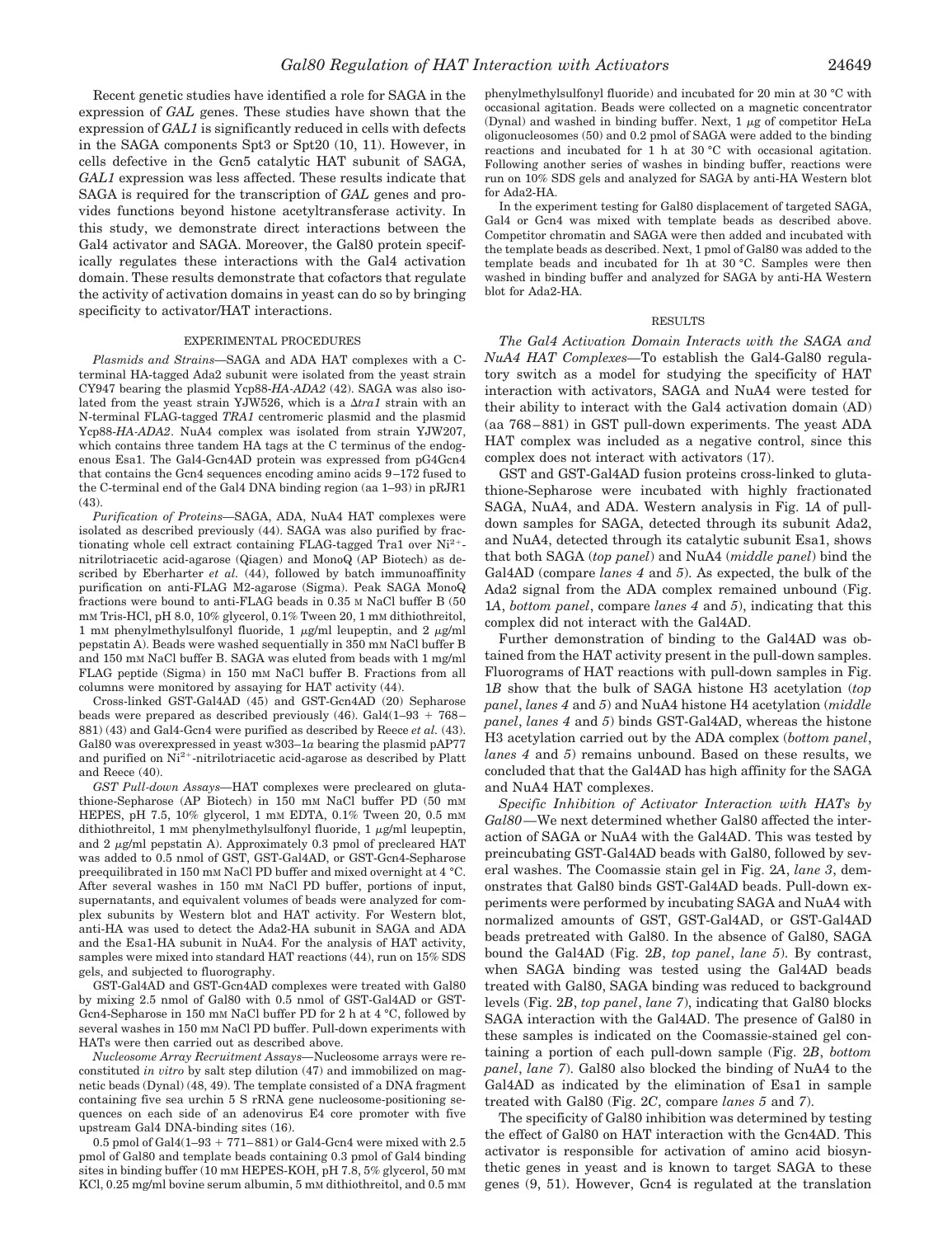

FIG. 1. **SAGA and NuA4 HAT complexes interact with Gal4AD.** SAGA, NuA4, and ADA HAT complexes were tested for binding to GST-Gal4AD or GST protein alone immobilized on glutathione-Sepharose. Input material and sample portions in the unbound supernatant (*S*) and binding to beads (*B*) are indicated at the *tops of panels*. *A*, GST pull-down samples run on 10% SDS-gels and subjected to anti-HA Western blot of SAGA and ADA subunit Ada2-HA and NuA4 subunit Esa1-HA. Migration of Ada2-HA and Esa1-HA is indicated on the *sides of panels*. *B*, HAT activity of pull-down samples run on 15% SDS-gels and subjected to fluorography. Migration of histones H2A, H2B, H3, and H4 is indicated for each *panel*.

level (52) and should not be affected by Gal80. Both SAGA and NuA4 exhibit efficient binding to the Gcn4AD (Fig. 2, *A* and *B*, *top panels*, *lane 9*). Interestingly, Gal80 also bound the Gcn4AD beads (*bottom panels*, *lanes 11*) but was unable to block SAGA and NuA4 binding to the Gcn4AD (*top panels*, *lane 11*). The presence of Gal80 in the Gal4AD and Gcn4AD pull-downs appears to be a function of the activation domains, since GST alone did not pull down Gal80 (data not shown). Therefore, it appears that the Gal80 confers a specific inhibition of the Gal4 activator interaction with SAGA and NuA4.

*Gal80 Regulates Recruitment of SAGA to a Promoter within a Nucleosome Array—*To further examine the functional relevance of Gal80 to SAGA function, we tested whether Gal80 would inhibit Gal4-dependent targeting of SAGA to a chromatin promoter *in vitro*. This provides a more physiological context, since potential interactions between the HAT complex and the template chromatin might affect the ability of Gal80 to block HAT complex recruitment to promoter nucleosomes. In addition, we focused on SAGA for these experiments, since it appears to be the most important HAT complex for activation of



FIG. 2. **Gal80 specific inhibition of activator interaction with HATs.** SAGA and NuA4 complexes were subjected to GST pull-down analysis with GST-Gal4AD and GST-Gcn4AD untreated or treated with Gal80. *A*, Coomassie-stained 10% SDS gel of GST, GST-Gal4AD, and GST-Gal4AD treated with Gal80. Migration of GST, GST-Gal4AD, and Gal80 are indicated by the *arrows*. *B* and *C*, effect of Gal80 on Gal4AD and Gcn4AD interaction with SAGA and NuA4. Input material and sample portions in the unbound supernatant (*S*) and binding to beads (*B*) are indicated *above* the *panels*. *Top panels*, pull-down samples were run on 10% SDS-gels and subjected to anti-HA Western blot for the SAGA subunit Ada2-HA (*B*) and the NuA4 subunit Esa1-HA (*C*). Migration of Ada2-HA and Esa1-HA is indicated at the *side* of each *panel*. antibody cross-reactivity with Gal80. *Bottom panels*, Coomassiestained 10% SDS-gel of pull-down samples. Migration of Gal80 is indicated at the *sides of panels*.

Gal4-driven genes *in vivo*. Activation of *GAL* genes *in vivo* is dependent on SAGA (10, 11) and chromatin immunoprecipitation experiments have demonstrated that SAGA is recruited to *GAL* promoters as a function of galactose induction (12). However, Esa1, the catalytic subunit of NuA4, has not been observed to cross-link on *GAL* promoters *in vivo* (53).

The nucleosome template used in these experiments consists of five sea urchin 5 S rRNA gene nucleosome-positioning sequences on each side of an adenovirus E4 core promoter with five upstream Gal4 DNA-binding sites (Fig. 3*A*) (16). The DNA template was reconstituted into nucleosomes *in vitro* using salt step dilution with purified histones (47). Once reconstituted, the array was immobilized on streptavidin magnetic beads through a biotinylated nucleotide at the 3-end (48, 49).

Targeting experiments were performed by first prebinding the template with  $Gal4(1-93 + 768-881)$  (40) and  $Gal80$  and then washing on a magnetic concentrator to remove unbound protein (Fig. 3*A*). This was followed by a targeting step with SAGA and competitor chromatin (49, 50) and another series of washes. Initial experiments determined that SAGA exhibited a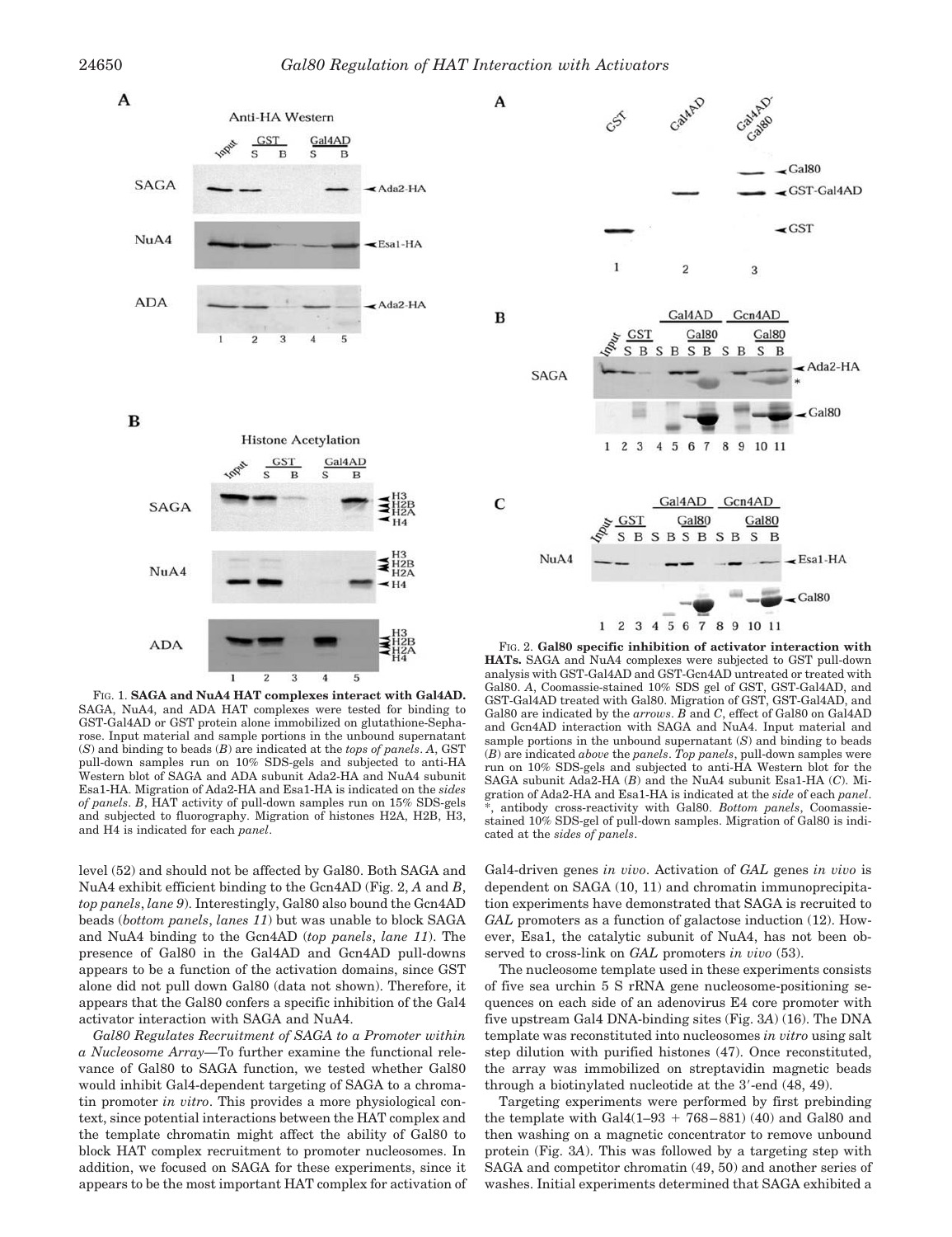

FIG. 3. **Gal80 inhibits Gal4 targeting of SAGA to a nucleosomal promoter.** *A*, schematic depiction of targeting assay. The 5SG5E4 template contains five 5 S nucleosome positioning sequences flanking each end of an adenovirus E4 core promoter with five upstream Gal4 binding sites. Template was reconstituted into nucleosomes *in vitro* and immobilized on magnetic beads. Gal4 contains the Gal4 DNA-binding domain (aa 1–93) fused to the Gal4AD (aa 768–881). *B* (*left panel*), the effect of competitor chromatin on binding of SAGA to the nucleosome template. *Right panel*, effect of Gal80 on targeting of SAGA by Gal4. Binding of SAGA to nucleosome template was determined by anti-HA Western blot for Ada2-HA as indicated at the *sides of panels*.

high degree of binding to the immobilized nucleosome array by itself (Fig. 3*B*, *lane 3*). However, with the addition of competitor chromatin, SAGA interaction with the template was lost (compare *lanes 3* and *4*). Under these competitive conditions, the presence of Gal4 resulted in specific targeting of SAGA to the template (Fig. 3*B*, compare *lanes 6* and *7*). This result along with the direct interaction data in earlier figures indicates that the Gal4AD directly targets the SAGA to promoter chromatin *in vitro*. The addition of Gal80 reduced Gal4 targeting of SAGA to near background levels (Fig. 3, *lane 8*). Thus, Gal80 inhibition of SAGA interaction with Gal4 appears to be one mechanism for modulating activator targeting of SAGA.

The specificity of Gal80 inhibition of SAGA targeting was also tested using the Gcn4AD (Fig. 4*A*). To specify Gcn4 for this promoter, the Gal4 DNA-binding domain (aa 1–93) was fused to the Gcn4AD (aa 9–172). Again in Fig. 4*B*, we demonstrate that Gal4 targets SAGA to a nucleosomal promoter (compare *lanes 2* and *3*), and Gal80 effectively reduces this targeting to background levels (*lane 4*). Gcn4 was also able to target SAGA to this promoter (compare *lanes 2* and *5*), but in this case Gal80 was unable to inhibit Gcn4 targeting of SAGA (*lane 6*). Thus, it appears that although both of these activators efficiently target SAGA, Gal80 inhibition of this targeting is specific to the Gal4AD.

*In vivo* Gal80 is known to bind Gal4 and shut down *GAL* genes following the addition of glucose to cells grown in galactose (54), suggesting that coactivators targeted by Gal4 are displaced following this switch in carbon sources. Therefore, we next determined whether Gal80 was able to specifically displace Gal4-targeted SAGA from a nucleosome template (Fig. 5*A*). To address this possibility, SAGA was first targeted to the immobilized nucleosome with either Gal4 or Gcn4. Following this targeting step, Gal80 was added to activator targeted SAGA templates. Both Gal4 and Gcn4 exhibited efficient targeting of SAGA in the absence of Gal80 (Fig. 5*B*, *lanes 3* and *5*). However, when Gal80 is added following activator targeting,



FIG. 4. **Gal80 specifies activator targeting of SAGA.** *A*, schematic depiction of targeting assay. Note that Gal80 is bound to activator prior to the addition of SAGA. *B*, binding of SAGA to nucleosome template was determined by anti-HA Western blot for Ada2-HA as indicated at the *side of the panel*. Gal4DB-Gcn4AD contains the Gal4 DNA-binding domain fused to the Gcn4 activation domain.



FIG. 5. **Gal80 specifically displaces Gal4-targeted SAGA.** *A*, schematic depiction of activator targeting assay. Note that Gal80 is added after activator targeting of SAGA. *B*, the degree of SAGA retained by Gal4 and Gcn4 following the addition of Gal80 was determined by anti-HA Western blot for Ada2-HA as indicated at the *side of the panel*.

the Gal4-targeted SAGA is no longer bound to the template (*lane 4*), whereas the Gcn4-targeted SAGA remains bound (*lane 6*). Thus, reflective of Gal80-mediated glucose repression *in vivo*, Gal80 specifically displaces SAGA from Gal4-targeted templates.

#### DISCUSSION

The results presented here illustrate a mechanism whereby HAT targeting by activators can be regulated by additional factors, such as Gal80, that restrict activation domain function. This mechanism is supported by genetic studies using cells with mutations in SAGA components. For instance, deletion of either the *SPT20* or *SPT3* gene, both known components of SAGA, has debilitating effects on *GAL* expression (10, 11).